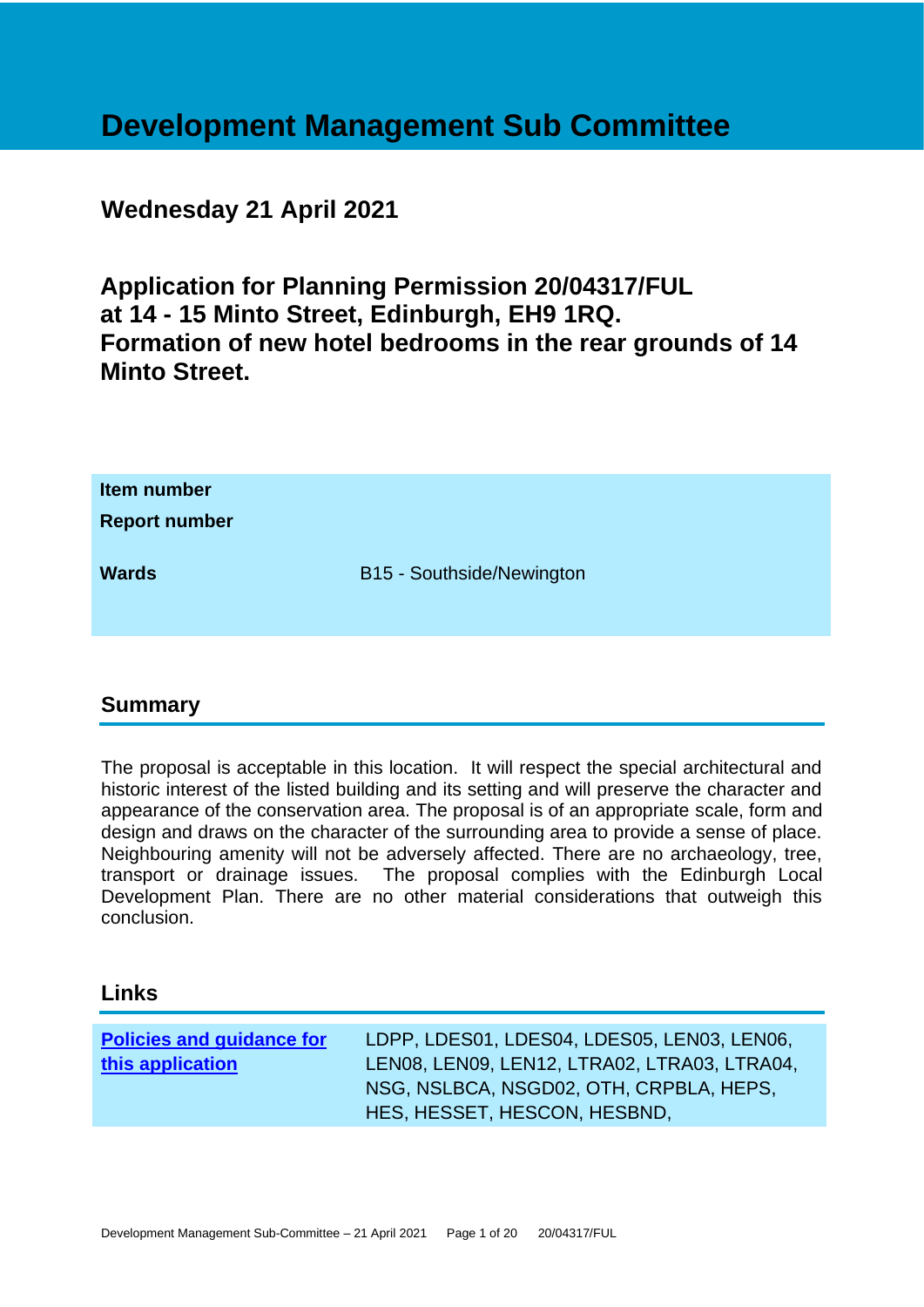# **Application for Planning Permission 20/04317/FUL at 14 - 15 Minto Street, Edinburgh, EH9 1RQ. Formation of new hotel bedrooms in the rear grounds of 14 Minto Street.**

# **Recommendations**

**1.1** It is recommended that this application be Granted subject to the details below.

# **Background**

### **2.1 Site description**

The application site is two stone villas on the east side of Minto Street at the junction with Blacket Avenue. Both villas sit behind low stone walls with railings on top. Together they form the Thrum Hotel. The villas have garden ground to the front and rear, with number 14 having a parking area in the rear garden. There are a few trees in the rear garden ground of the application properties.

Immediately to the north of number 14 Minto Street is a strip of trees and shrubs along Blacket Avenue.

Both numbers 14 and 15 are category B listed buildings (refs: LB29346 & LB29347; date of listing: 14/12/1970).

This application site is located within the Blacket Conservation Area.

### **2.2 Site History**

28 June 2019 - Not Minded to make a Tree Preservation Order (NMTCO) to remove 2 large mature poplar trees and remove 1 conifer (application number 19/02900/TCO);

5 September 2019 - application withdrawn to construct a two storey extension to the rear of the property to incorporate additional guest accommodation. Demolish existing conservatory at the rear and current link building between 14-15 and replace with modern links. Proposal to change existing kitchen and reception areas of ground floor number 14 to additional accommodation (application number 19/03616/LBC);

5 September 2019 - application withdrawn to construct a two storey extension to the rear of the property to incorporate additional guest accommodation. Demolish existing conservatory and current link building and replace with modern links (application number 19/03614/FUL);

19 January 2021- listed building consent application withdrawn for alterations to and extension of existing hotel (application number 20/00971/LBC).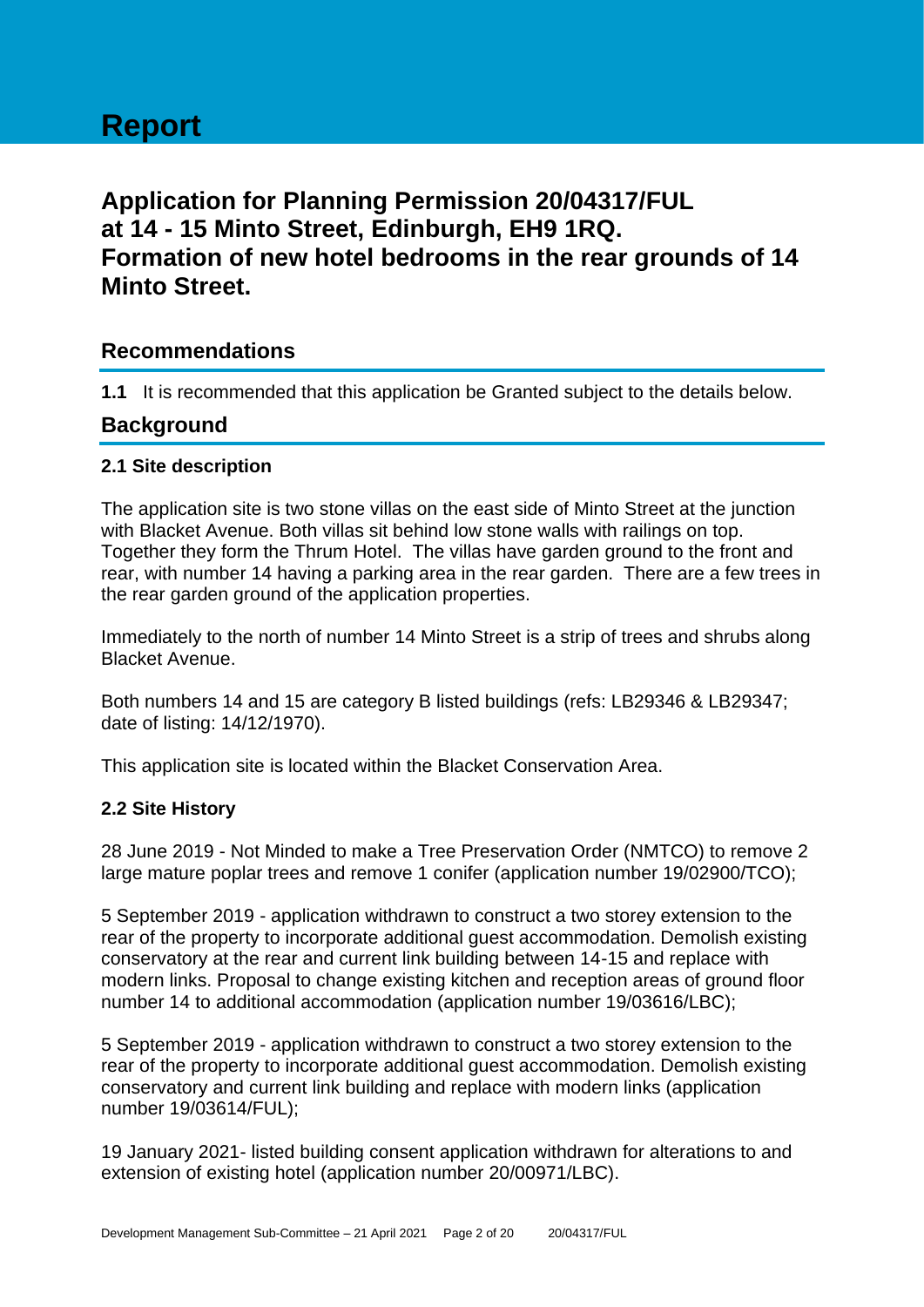20 January 2021- planning permission application withdrawn for alterations to and extension of existing hotel (application number 20/00970/FUL); and

9 October 2020 - listed building application received for formation of new hotel bedrooms in the rear grounds of 14 Minto Street(application number 20/04316/LBC).

# **Main Report**

### **3.1 Description Of The Proposal**

Formation of new hotel bedrooms in a separate building in the rear grounds of 14 Minto Street is proposed.

The proposed building will be located in the south east part of the garden of number 14. It will incorporate the existing stone boundary wall between numbers 14 and 15 Minto Street. The building will be two storeys with the upper storey in the form of a mansard roof. Dormers will be installed on the front (north west) roof plane and rooflights will be installed on the rear (south east) roof plane. An external cycle store will be attached to the proposed building.

Parking will be provided for five vehicles and nine bicycles. The existing access will be retained, and a turning head area will provided within the rear garden.

Materials on the elevations will be coursed rubble natural stone and ashlar. The roof will be natural slate pitches with a raised seam lead platform. Window, door frames and the cycle store will be timber. Parking will be porous paviours with grass area.

### Supporting Documents

- − Design Statement
- − Business Statement
- − Surface Water Management Plan

These are available to view on the Planning and Building Standards Online Services Formation of new hotel bedrooms in a separate building in the rear grounds of 14 Minto Street is proposed.

### **3.2 Determining Issues**

Section 25 of the Town and Country Planning (Scotland) Act 1997 states - Where, in making any determination under the planning Acts, regard is to be had to the development plan, the determination shall be made in accordance with the plan unless material considerations indicate otherwise.

Section 59 of the Planning (Listed Buildings and Conservation Areas) (Scotland) Act 1997 states that in considering whether to grant planning permission for development which affects a listed building or its setting, a planning authority shall have special regard to the desirability of preserving the building or its setting or any features of special architectural or historic interest which it possesses.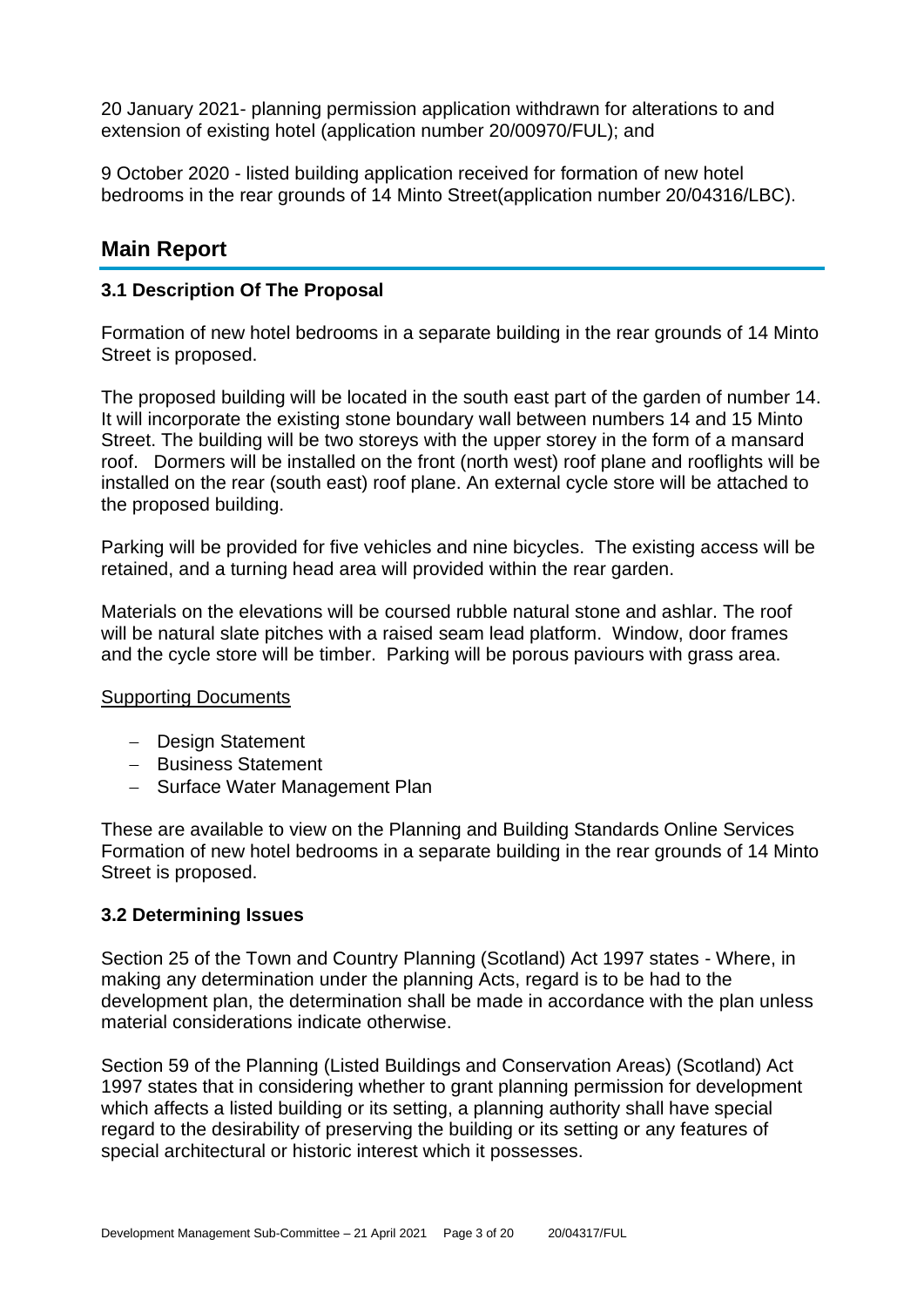Section 64 of the Planning (Listed Buildings and Conservation Areas) (Scotland) Act 1997 states - special attention shall be paid to the desirability of preserving or enhancing the character or appearance of the conservation area.

Do the proposals comply with the development plan?

If the proposals do comply with the development plan, are there any compelling reasons for not approving them?

If the proposals do not comply with the development plan, are there any compelling reasons for approving them?

### **3.3 Assessment**

To address these determining issues, the Committee needs to consider whether:

- a) the principle of development is acceptable in this location;
- b) the proposal preserves the character of the listed building and its setting;
- c) the proposal preserves or enhances the character and appearance of the Blacket Conservation Area;
- d) the scale, form and design are acceptable;
- e) there is any impact on archaeology;
- f) there is any impact on the amenity of existing neighbouring properties;
- g) there is any impact on trees;
- h) there are any Roads Authority or transport issues;
- i) there are any drainage or flood risk issues and
- i) the public comments have been addressed.

### a) Principle

Policy Emp 10 of the Local Development Plan relates to hotel development and states that hotel development will be encouraged in locations with good transport links to the city centre.

The proposals are for an increase in accommodation to the existing hotel use at 14-15 Minto Street.

The hotel use is already established and is in a street with other established hotels and guesthouses. The application site is located on a high frequency bus route and can easily access the city centre and other parts of the city by public transport, cycling and walking.

Economic Development has advised that it is estimated that the proposed development would support approximately two FTE jobs and £0.08 million of GVA per annum (2018 prices).

The principle of ancillary accommodation in the form of ten additional bedrooms is acceptable subject to compliance with other policies in the Local Development Plan.

The principle of the proposal is acceptable and complies with policy Emp 10.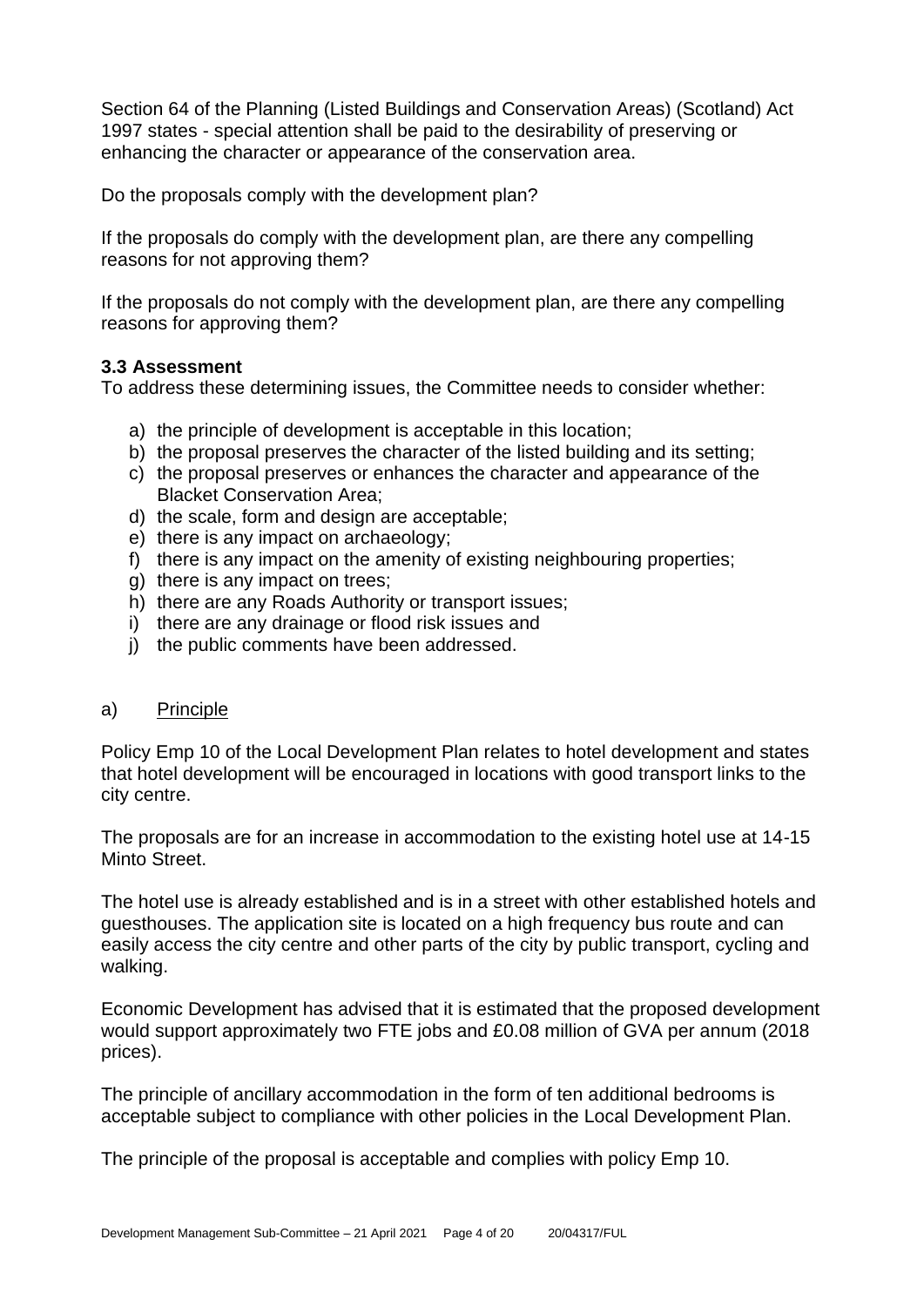### b) Listed Building and its setting

Section 59 (1) of the Planning (Listed Building and Conservation Areas) (Scotland) Act 1997 states:

"In considering whether to grant planning permission for development which affects a listed building or its setting, a planning authority or the Secretary of State, as the case may be, shall have special regard to the desirability of preserving the building or its setting or any features of special architectural or historic interest which it possesses."

Historic Environment Scotland's guidance note Managing Change in the Historic Environment: Boundaries sets out the principles that apply to altering the boundary treatments of historic buildings. It states that walls, fences and other boundary treatments form important elements in defining the character of historic buildings, conservation areas and designed landscapes. It also states that walls and fences can be valuable in their own right as major elements in the design of a historic building and its setting, or in a broader streetscape or landscape and that alterations or repairs to a historic boundary should protect its character.

Historic Environment Scotland's guidance note Managing Change in the Historic Environment: Setting sets out the principles that apply to developments affecting the setting of historic assets or places including listed buildings and conservation areas. It states that factors to be considered in assessing the impact of a change on the setting of a historic asset or place include the presence, extent, character and scale of the existing built environment within the surroundings of the historic asset or place and how the proposed development compares to this and the ability of the setting to absorb new development without eroding its key characteristics and the effect of the proposed change on qualities of the existing setting.

LDP Policy Env 4 (Listed buildings - Alterations and Extensions) seeks to ensure that proposals to alter or extend a listed building are justified; that there will be no unnecessary damage to historic structures or diminution of its interest; and that additions are in keeping with other parts of the building.

LDP Policy Env 3 (Listed Buildings - Setting) states that development within the curtilage of a listed building will be permitted only if not detrimental to the architectural character, appearance or historic interest of the building, or to its setting.

Historic Environment Scotland (HES) has advised that the proposals should not result in the removal of the B-listed dividing wall between Nos.14 and 15, as the wall is an important reminder of the property boundaries between the former houses in this Georgian suburb, and that any further breaches in the boundary with Blacket Avenue should be resisted.

The proposal will not entail any alterations to the listed villa. However, the proposed building will incorporate the existing rear boundary wall between numbers 14 and 15 Minto Street into its design. The proposal will retain the boundary wall, although it will be subsumed into the proposed building, and, therefore, the separation of the gardens at numbers 14 and 15 will remain. The stone boundary wall also currently consists of sections of concrete scored to look like stone blocks and some patching with bricks. Therefore, it has lost some of its original and historical appearance.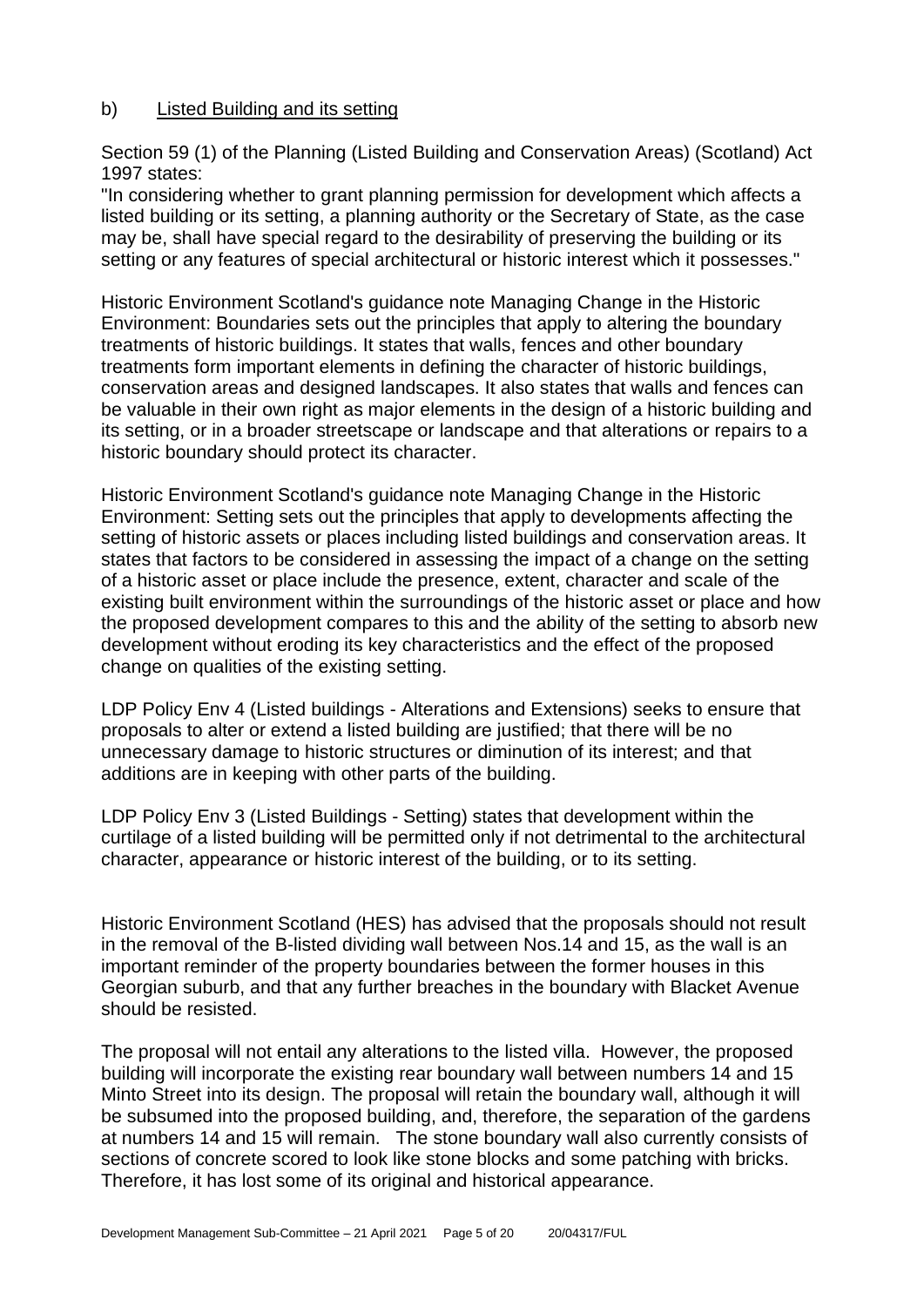In this context, the inclusion of the boundary wall in the design of the proposal is acceptable. The proposed development will use the existing vehicular access from Blacket Avenue and no additional openings in the boundary wall are proposed.

The application site is numbers 14 and 15 Minto Street and the proposal will sit in the garden ground of number 14. The proposed building will be read in the context of number 14 and will be set sufficiently back from the listed building and will sit lower than the height of the listed villa. Its scale will be smaller than the villa and, thus, it will not detract from the special architectural or historical interest of the building. The current rear setting is dominated by a parking area with chipped stones. The original setting has been compromised by this parking area, which takes up nearly half of the garden area. The proposal includes a more formal parking arrangement in a different layout and grass/soft landscaping areas will be provided. Given the existing composition of the rear garden area, the proposed site layout will preserve the special features and character of the listed building and its setting. The proposed building is also sufficiently set back from the setting of number 15 and will not detract from the villa's special historical and architectural interest and appearance.

The proposal will not detract from the special architectural and historic interest of the listed building nor harm its setting and conforms with section 59 of the Planning (Listed Buildings and Conservation Area) (Scotland) Act 1997. The proposal complies with policies Env 4 Listed Buildings (Alterations and Extensions) and LDP Policy Env 3 (Listed Buildings - Setting).

### c) Conservation Area

LDP Policy Env 6 (Conservation Areas - Development) states that development within a conservation area will be permitted which preserves or enhances the special character or appearance of the conservation area and is consistent with the relevant conservation area character appraisal and demonstrates high standards of design and utilises materials appropriate to the historic environment.

The Blacket Conservation Area Character Appraisal states that the essential characteristics are:

- − The predominant development form comprises Georgian and Victorian properties occupying large plots.
- − The gardens, abundant mature planting within private gardens and in communal areas which make a significant contribution to the character of the area.
- − The West Blacket area demonstrates a diverse mix of building types given coherence by the limited range of traditional materials.
- − Rich variety of architectural styles evident throughout the Conservation Area, which are given homogeneity through the feu charter which controlled heights (two storey and half storeys), building lines and massing. o Properties are characterised by the predominant use of stone construction, slated roofs and timber sash and case windows.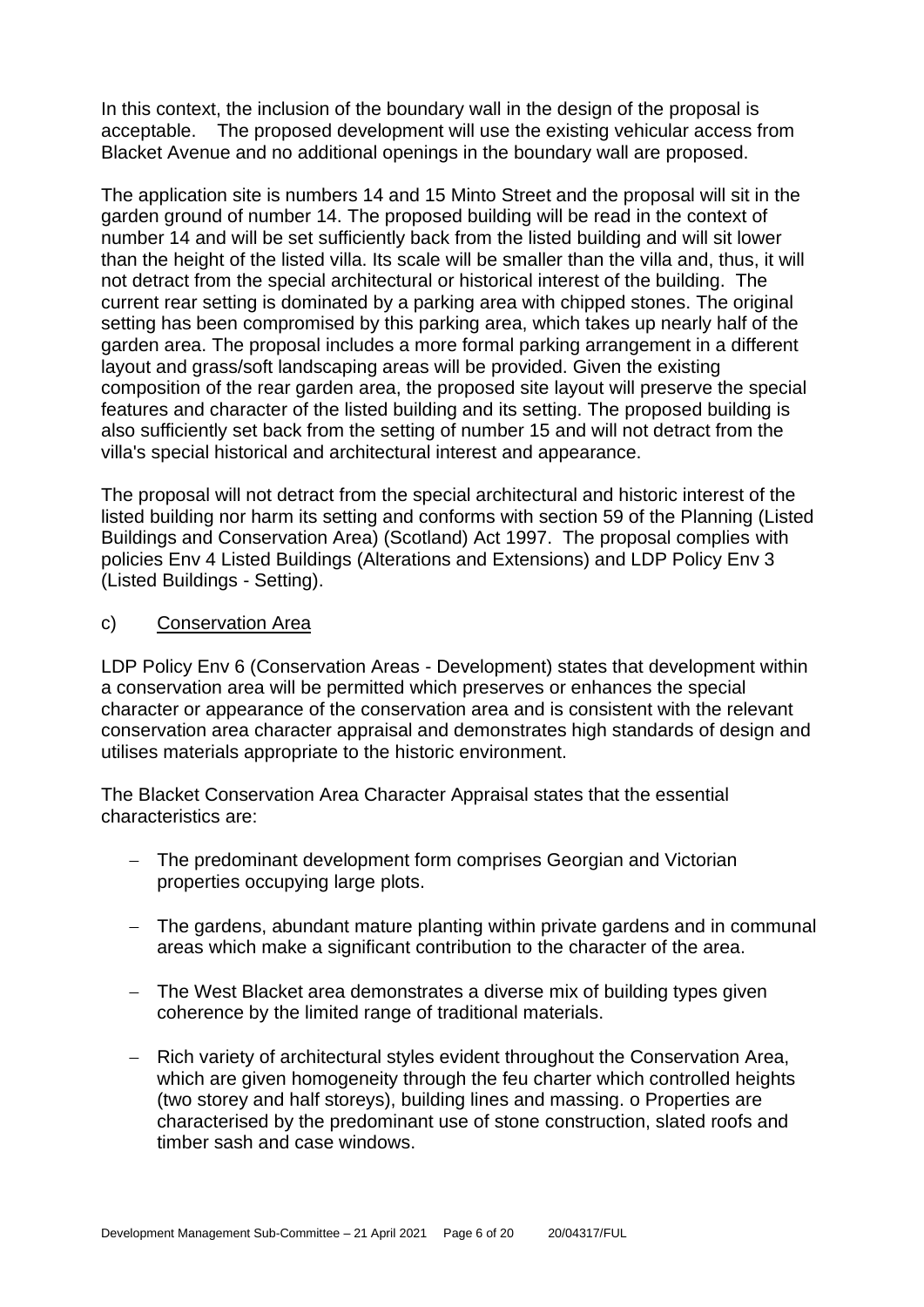− Predominance of residential uses, with hotels and guest houses on arterial routes.

From the front street scene in Minto Street, the villas at numbers 14 and 15 will still appear as traditional villas. The proposed rear extension will be seen from some views from Blacket Avenue, although it will be partially hidden due to the strip of trees and shrubs to the north of the application site.

The area of the site where the new building is proposed is relatively concealed from public views, being hidden behind an existing high stone boundary wall and mature shrubs and trees, although there will be glimpses of it from the public street and it will be seen from some private views. Its mews style design using mainly traditional materials will sit comfortably within the plot. Therefore, the impact on the appearance of the conservation area will be limited.

The pattern of rear garden ground to the north of the application site has little development in the rear garden areas. To the south, the application site sits in a row of three villas which still have their ground as garden, albeit number 14 includes an area of car parking. To the south, there are examples of development in the rear garden ground and in particular for those on corner plots, where some of the development faces onto the side roads. The proposal will face onto the side street, Blacket Avenue, and thus offering a similar spatial pattern to that found in side streets near junctions with the main thoroughfare. The proposed building will sit comfortably within such a pattern of rear garden ground and will not detract from the existing spatial pattern to the rear of the villas fronting Minto Street.

The proposal will be an hotel use on the application site and, therefore, will continue to contribute to the character of hotels and guest houses on arterial routes in this part of the conservation area.

The proposal will preserve the character and appearance of the conservation area and conforms to the Planning (Listed Buildings and Conservation Area) (Scotland) Act 1997. The proposal complies with policy Env 6 (Conservation Areas - Development).

### d) Design

Edinburgh Local Development Plan policy Des 1 (Design Quality and Context) states planning permission will be granted for development where it is demonstrated that the proposal will create or contribute towards a sense of place. Planning permission will not be granted for poor quality or inappropriate design that would be damaging to the character of the area.

Policy Des 4 - Development Design states development should have a positive impact on its surroundings, having regard to height and form; scale and proportions, including the spaces between buildings; position of buildings and other features on the site; and materials and detailing.

The Edinburgh Design Guidance sets out key aims for new development to have a positive impact on the immediate surroundings, through its height and form; scale and proportions; positioning of the buildings on site and materials and detailing.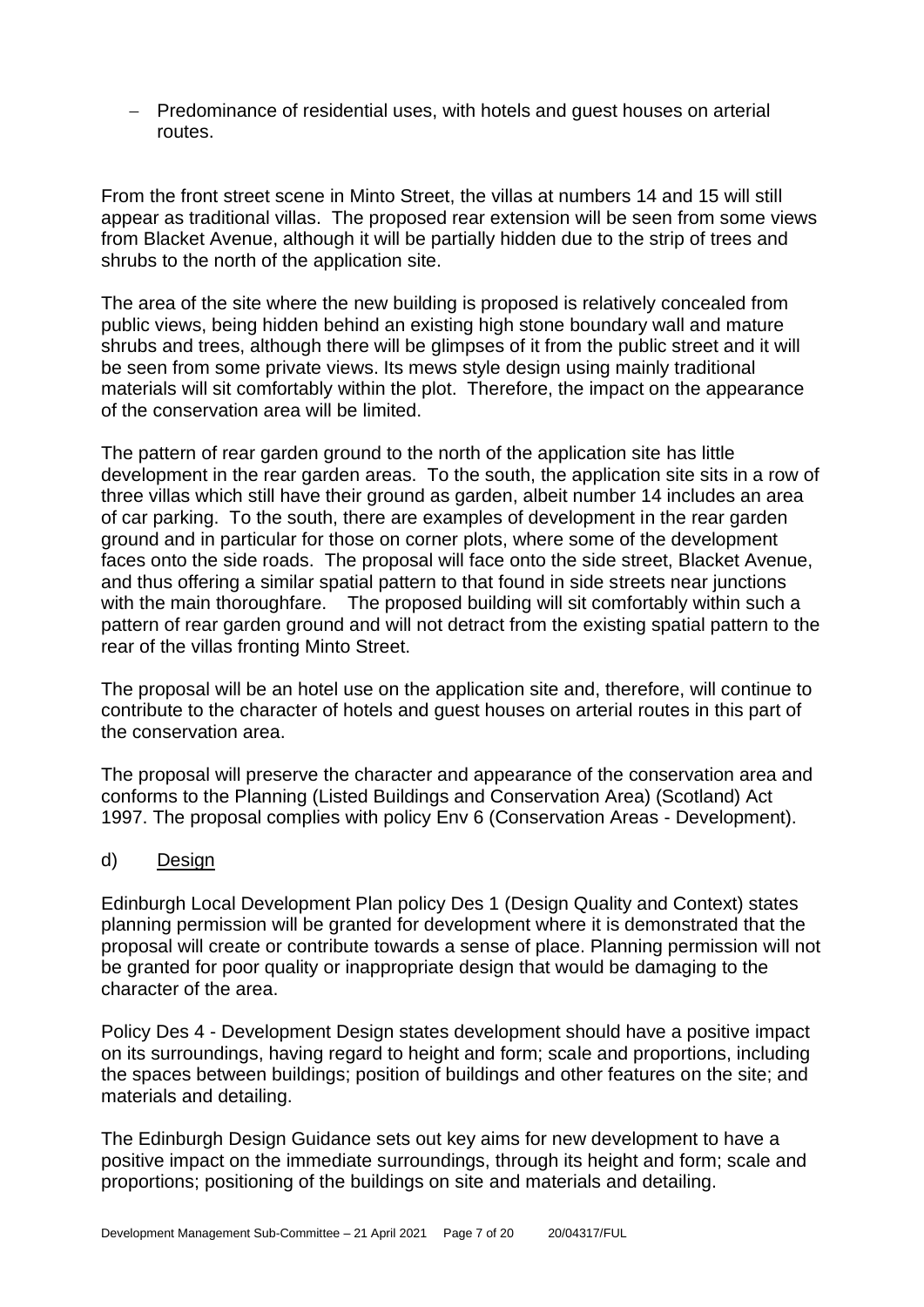The proposal is of a subservient scale to the existing villas at numbers 14 and 15 and the surrounding villas. It will be positioned subtly in the bottom corner of the garden and will not detract from the existing villa. Although it will sit behind a stone boundary wall and an area of mature trees, it will contribute to a sense of place in relation to the hotel and its location within the area.

The design as a mews style building and its height and size will not dominate the garden ground nor the setting of the villa. Sufficient space will remain between the proposed building and the villa at number 14. The proposal will redevelop an existing area of garden ground which has mostly already been developed into a parking area.

Although mansard roofs are not a traditional feature of the area, dormers are common. The mansard roof design allows two floors of accommodation to be created and make maximum use of the site. The form and scale are similar to the new build elements in the rear area of the former Minto Hotel two doors down.

Blacket Avenue will retain its character of mature trees along this boundary with the application property and, thus, the proposal will not detract from the leafy character and appearance of this part of the street.

Materials proposed are acceptable and, should planning permission be granted, a condition is recommended to ensure high quality materials. A condition is also recommended for a landscape plan to ensure the hard and soft landscaping, including planting such as trees, are of a high quality.

The proposal is of an appropriate scale, form and design. It complies with policies Des 1 and Des 4 and the relevant parts of the Edinburgh Design Guidance.

### e) Archaeology

LDP Policy 8 (Protection of Important Remains) states that development will not be permitted which would damage or destroy non-designated archaeological remains which the council considers should be preserved in situ.

LDP Policy Env 9 (Development of Sites of Archaeological Significance) states that planning permission of known or suspected archaeological significance if it can be concluded from information derived from a desk-based assessment and if required a field evaluation.

The City Archaeologist has identified the site as occurring within an area of archaeological potential. The proposals will require ground works associated with the construction which, given the evidence from a nearby site, may uncover unrecorded domestic wells. Accordingly, it is recommended that a programme of archaeological work is undertaken during development to fully excavate, record and analyse any significant buried remains affected and preserve insitu any such wells that may be uncovered.

The proposal, with the use of an appropriate condition, will comply with policies Env 8 and 9.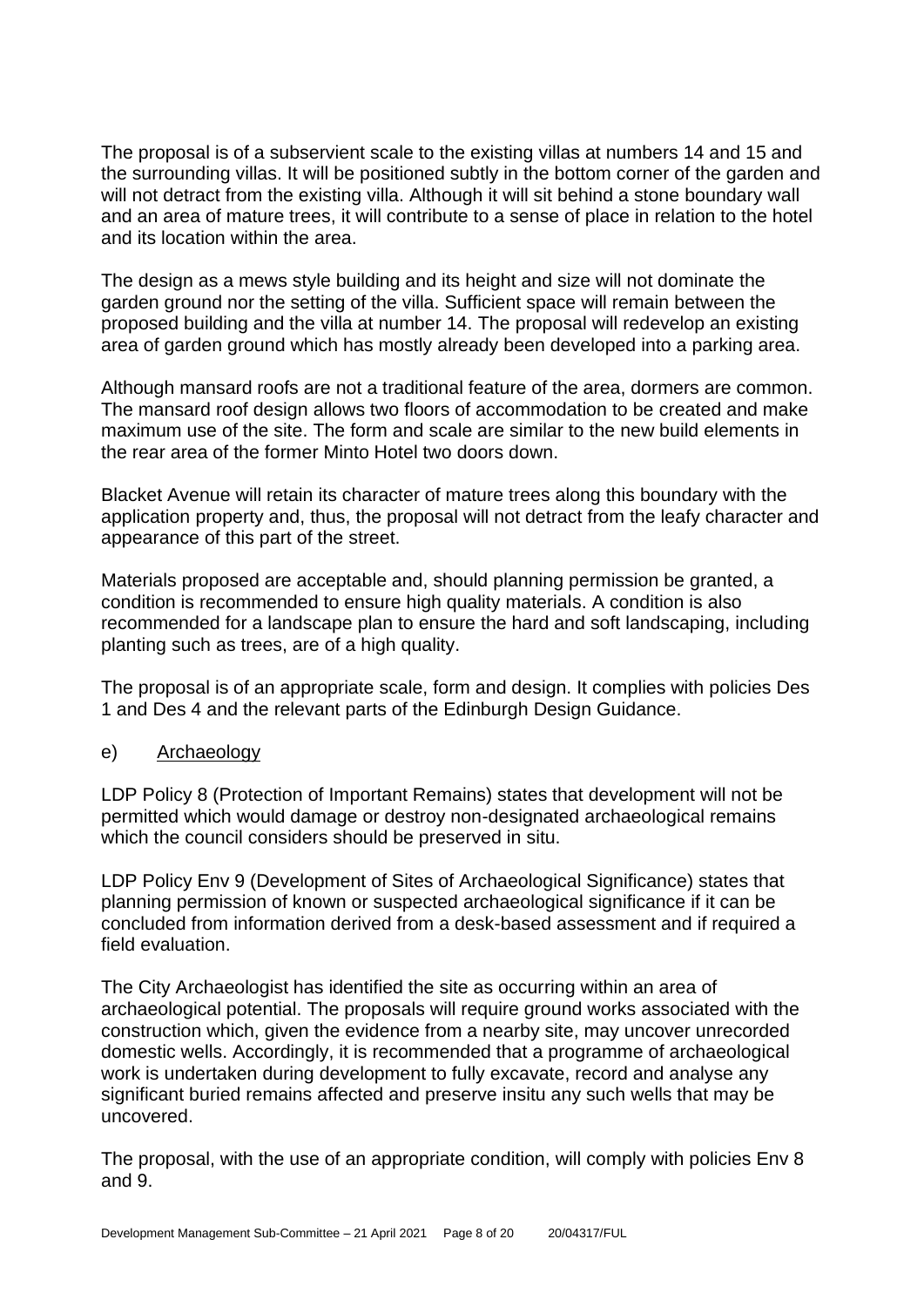### f) Neighbouring Amenity

Local Development Plan (LDP) Policy Des 5 (Development Design - Amenity) states that development will be permitted where the amenity of neighbouring development is not adversely affected.

The windows will face onto the boundary wall and beyond that onto the mature trees and shrubs and Blacket Avenue. There will be no overlooking or privacy issues.

Nearly all the overshadowing will fall within the application site, which is the rear garden ground of numbers 14 and 15 which form the hotel, and the public street. A negligible amount will fall onto the neighbouring garden to the rear of number 14 and this is acceptable. There will be a small impact on sunlight which will not be an unreasonable loss and this is also acceptable.

The proposal will not result in a loss of privacy or introduce unacceptable overshadowing to neighbouring properties.

The issue of noise from people going between the hotel and new annexe and the use and positioning of the cycle parking storage were raised in the public comments. Some noise will be experienced from the use of the existing car park and people walking from vehicles to the hotel. It is not expected that increased noise will be experienced due to people walking between the hotel villa and the annexe building or by introducing cycle parking.

The proposal will not result in an unreasonable loss of neighbouring amenity and complies with Des 5.

### g) Trees

LDP Policy Env 12 (Trees) states that development should not damage trees protected by a Tree Preservation Order or any other tree worthy of retention.

The application property has already secured permission to cut down trees on the site. The proposals will not harm any trees within the site nor in adjacent sites. The group of trees along Blacket Avenue, which are outwith the boundary of the application site, will remain. The setting of the site within a leafy street and surrounding area will be unaffected by the proposed development.

There is no harm to trees and the proposal complies with Policy Env 12.

h) Roads Authority

LDP Policies Tra 2 - Tra 4 set out the requirements for private car and cycle parking. The Council's Parking standards are set out in the Edinburgh Design Guidance.

The Roads Authority has no objections to the application subject to conditions or informatives as appropriate regarding the maximum number of car parking spaces, the amount and design of cycle parking, gates, hardstanding and a Travel Plan.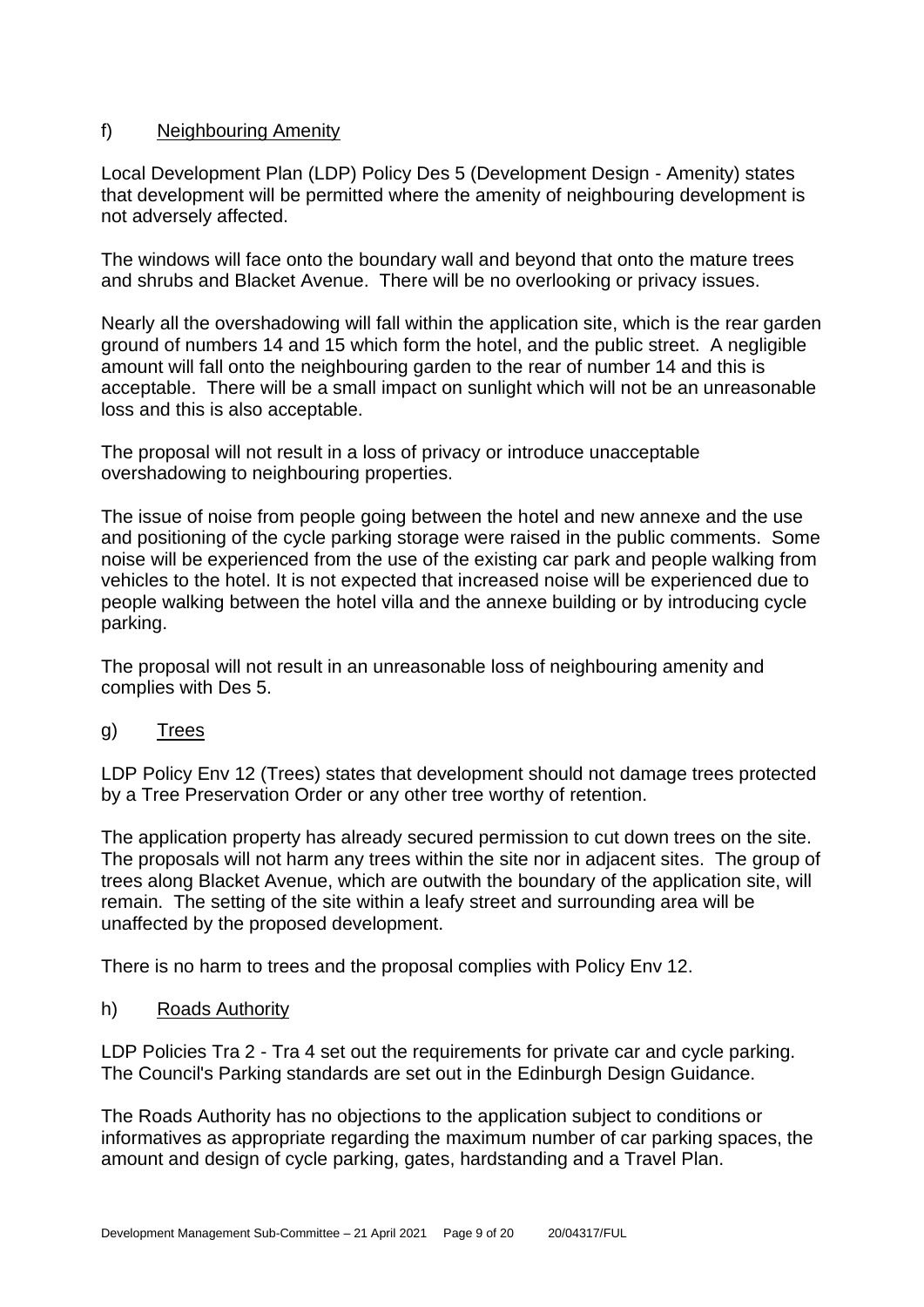The existing car park currently exceeds the maximum number of vehicle parking spaces, advised as being acceptable in the Parking Standards contained in the Edinburgh Design Guidance. The number of spaces proposed will be reduced and this makes the amount of parking compliant with the Edinburgh Design Guidance. Nine cycle parking spaces are proposed in covered storage and this is welcomed. However, a condition is recommended to ensure the design of the storage facility is appropriate and of high quality.

The reduction in car parking on the site will reduce the number of cars into the property and, thus, also using Blacket Avenue to access the site's parking.

The proposal complies with policies Tra 2 and 4 and the Edinburgh Design Guidance. With the use of an appropriate condition, it will also comply with policy Tra 3.

### i) Drainage

Policy Env 21 relates to flood protection. It states that planning permission will not be granted for development that would: a) increase a flood risk or be at flooding itself; b) impeded the flow of flood water or deprive a river system of flood water storage within the areas shown on the Proposals Map as areas of importance for flood management; c) be prejudicial to existing or planned flood defence systems.

The applicant has submitted information that confirms that the development will not cause any additional risk of flooding or be at risk of flooding itself.

Flood Planning has advised that it has no major concerns over this application. However, it has requested that prior to construction, it expects soakaway testing to be conducted to confirm that the soakaway proposals are feasible. Therefore, a condition is recommended to ensure the testing is carried out and demonstrates that the details in the Surface Water Management Plan can be implemented.

The proposal, with the use of a condition, raises no flood risk or drainage issues and complies with Policy Env 21.

### j) Public Comments

### **Material comments - objections**

- − Hotel use. Addressed in 3.3a).
- − Impact on listed building. addressed in 3.3b)
- − Impact on conservation area. Addressed in 3.3c).
- − Scale and design. Addressed in 3.3d).
- − Amenity privacy; noise. Addressed in 3.3f).
- − Trees. Addressed in 3.3d) and 3.3g).
- − Parking and road safety. Addressed in 3.3h).

### **Material Comments - Support**

Hotel business.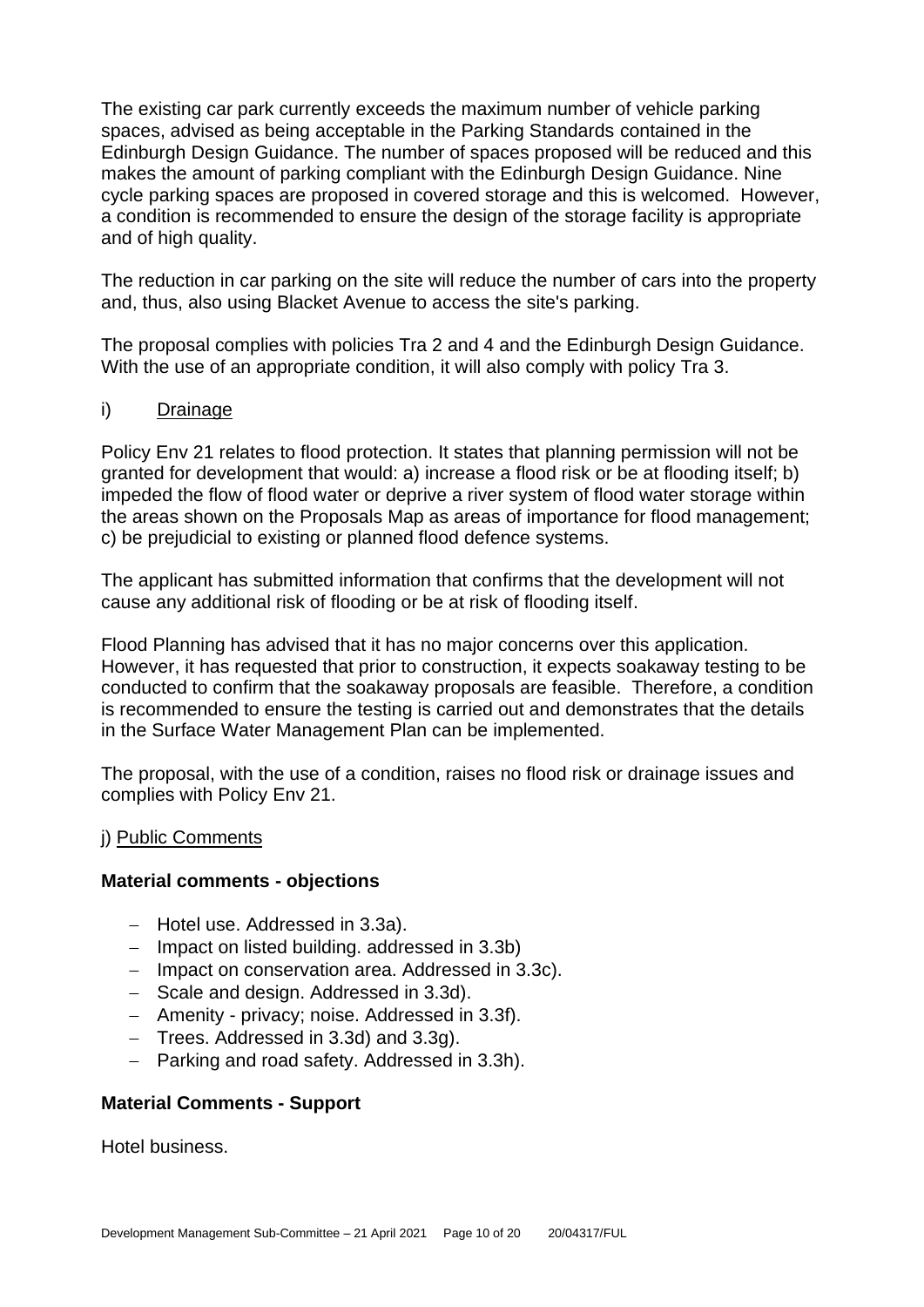### **Non-Material Comments**

Parking on surrounding streets - responsibility of Roads Authority. Future use or future development - planning authority can only assess the application presented in front of it.

### **Conclusion**

The proposal is acceptable in this location. It will respect the special architectural and historic interest of the listed building and its setting and will preserve the character and appearance of the conservation area. The proposal is of an appropriate scale, form and design and draws on the character of the surrounding area to provide a sense of place. Neighbouring amenity will not be adversely affected. There are no archaeology, tree, transport or drainage issues. There are no other material considerations that outweigh this conclusion.

It is recommended that this application be Granted subject to the details below.

### **3.4 Conditions/reasons/informatives**

### **Conditions:-**

- 1. No development shall take place on the site until the applicant has secured the implementation of a programme of archaeological work (excavation, analysis & reporting) in accordance with a written scheme of investigation which has been submitted by the applicant and approved by the Planning Authority.
- 2. Prior to construction, soakaway testing shall be conducted, and the results shall be submitted for the further approval of the Planning Authority.
- 3. A detailed specification, including trade names where appropriate, of all the proposed external materials shall be submitted to and approved in writing by the Planning Authority before work is commenced on site; Note: samples of the materials may be required.
- 4. A fully detailed landscape plan, including details of all hard and soft surface and boundary treatments and all planting, shall be submitted to and approved in writing by the Planning Authority before work is commenced on site.
- 5. The approved landscaping scheme shall be fully implemented within six months of the completion of the development.
- 6. Further details related to the design and layout of the cycle parking and storage shall be submitted for the further approval of the planning authority and shall thereafter be implemented.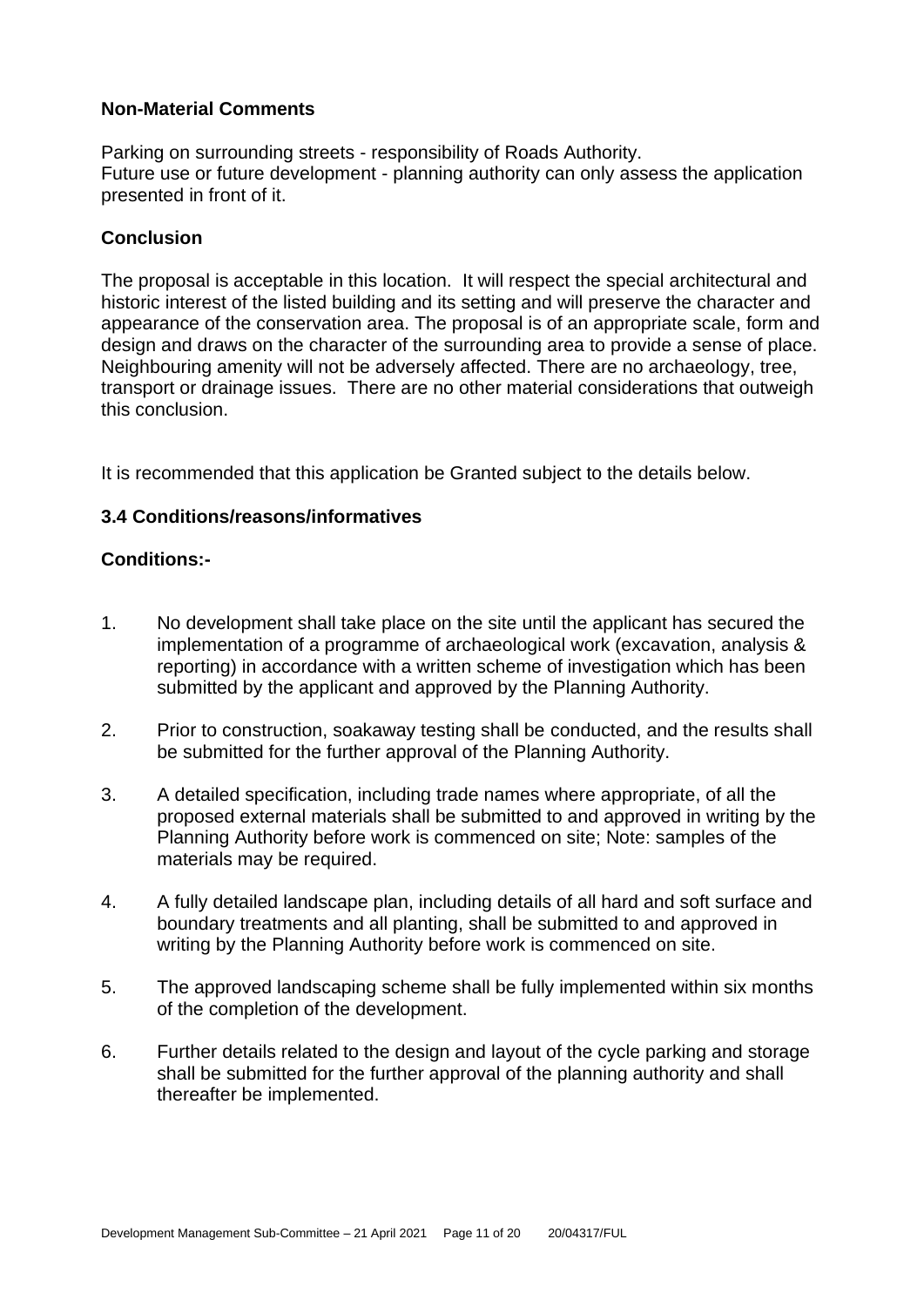### **Reasons**: -

- 1. In order to safeguard the interests of archaeological heritage.
- 2. In order to ensure the soakaways are feasible and confirm that the Surface Water Management Plan is appropriate.
- 3. In order to enable the planning authority to consider this/these matter/s in detail.
- 4. In order to ensure that a high standard of landscaping is achieved, appropriate to the location of the site.
- 5. In order to ensure that the approved landscaping works are properly established on site.
- 6. In order to enable the planning authority to consider this/these matter/s in detail.

### **Informatives**

It should be noted that:

- 1. The development hereby permitted shall be commenced no later than the expiration of three years from the date of this consent.
- 2. No development shall take place on the site until a 'Notice of Initiation of Development' has been submitted to the Council stating the intended date on which the development is to commence. Failure to do so constitutes a breach of planning control, under Section 123(1) of the Town and Country Planning (Scotland) Act 1997.
- 3. As soon as practicable upon the completion of the development of the site, as authorised in the associated grant of permission, a 'Notice of Completion of Development' must be given, in writing to the Council.
- 4. 1. In accordance with the Council's LTS Travplan3 policy, the applicant should consider developing a Travel Plan including provision of a Welcome Pack, a high-quality map of the neighbourhood (showing cycling, walking and public transport routes to key local facilities), timetables for local public transport.
	- 2. Any off-street parking should comply with the following: a) Any gate or doors must open inwards onto the property; b) Any hard-standing outside should be porous.
	- 3. Electric vehicle charging outlets should be considered for this development including dedicated parking spaces with charging facilities and ducting and infrastructure to allow electric vehicles to be readily accommodated in the future.

### Note:

I. The application has been assessed under the current parking standards (updated January 2020) these permit the following: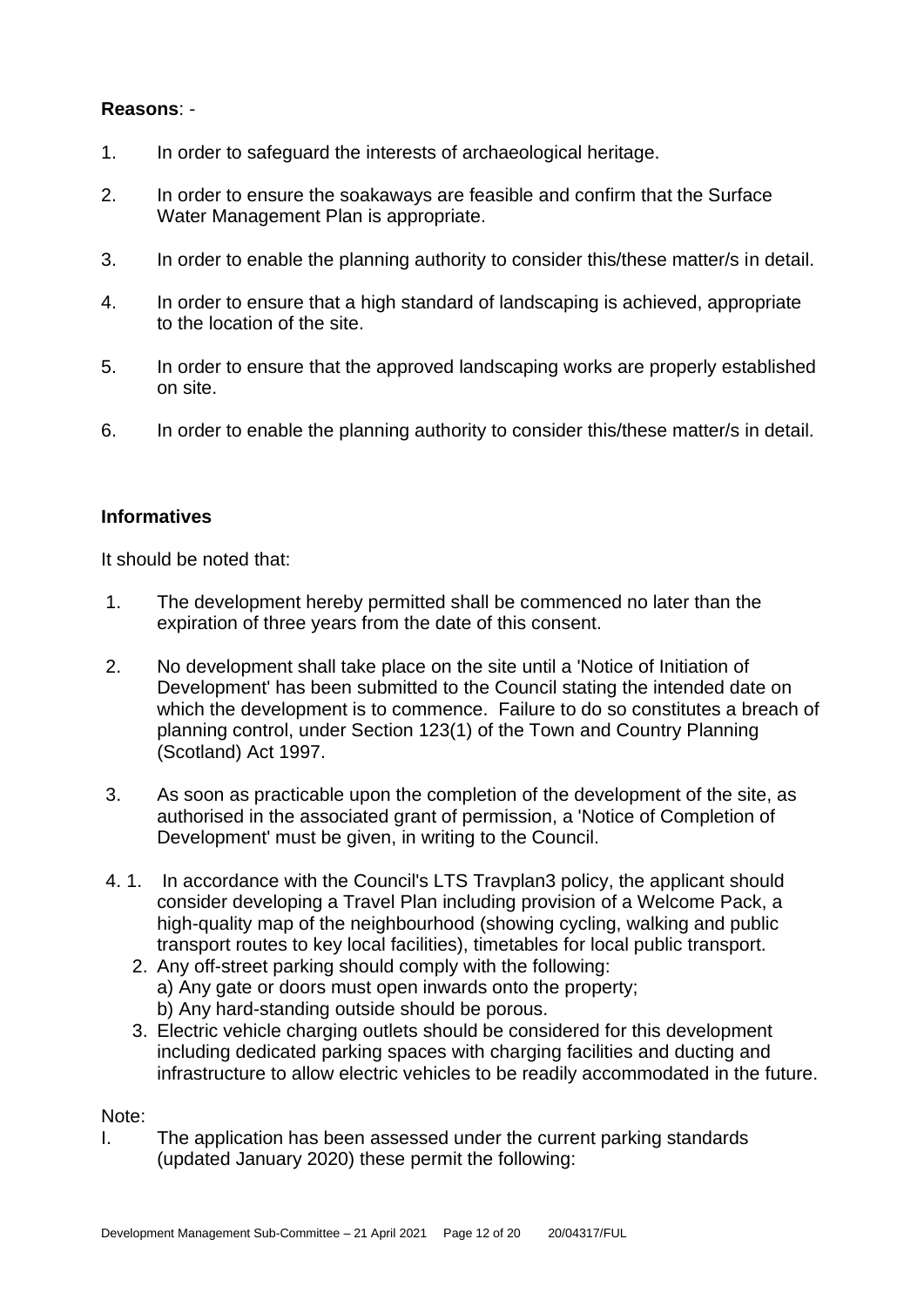- a. A maximum of 5 car parking spaces (1 space per 5 bedrooms). 5 car parking spaces are proposed;
- b. A minimum of 3 cycle parking spaces (1 space per 10 bedrooms). 9 cycle parking spaces are proposed;
- c. Due to the level of car parking proposed, there is no requirement for accessible or EV car parking spaces;
- II. The proposals seek to reduce the car parking from 12 to 5 spaces which brings it in line with CEC's parking standards. this is considered acceptable;
- III. It is not clear if the proposed cycle parking and store is of an acceptable design, therefore a condition is required to ensure that this meets the Councils expectations with regards to cycle parking. (See transport response to pre application advice for further detail).

# **Financial impact**

### **4.1 The financial impact has been assessed as follows:**

There are no financial implications to the Council.

### **Risk, Policy, compliance and governance impact**

**5.1** Provided planning applications are determined in accordance with statutory legislation, the level of risk is low.

# **Equalities impact**

### **6.1 The equalities impact has been assessed as follows:**

The application has been assessed and has no impact in terms of equalities or human rights.

# **Sustainability impact**

### **7.1 The sustainability impact has been assessed as follows:**

This application is not subject to the sustainability requirements of the Edinburgh Design Guidance.

### **Consultation and engagement**

### **8.1 Pre-Application Process**

Pre-application discussions took place on this application.

### **8.2 Publicity summary of representations and Community Council comments**

The application was advertised on 23 October 2020 and 17 comments were received. One was a general comment, two were support comments and 14 were objections.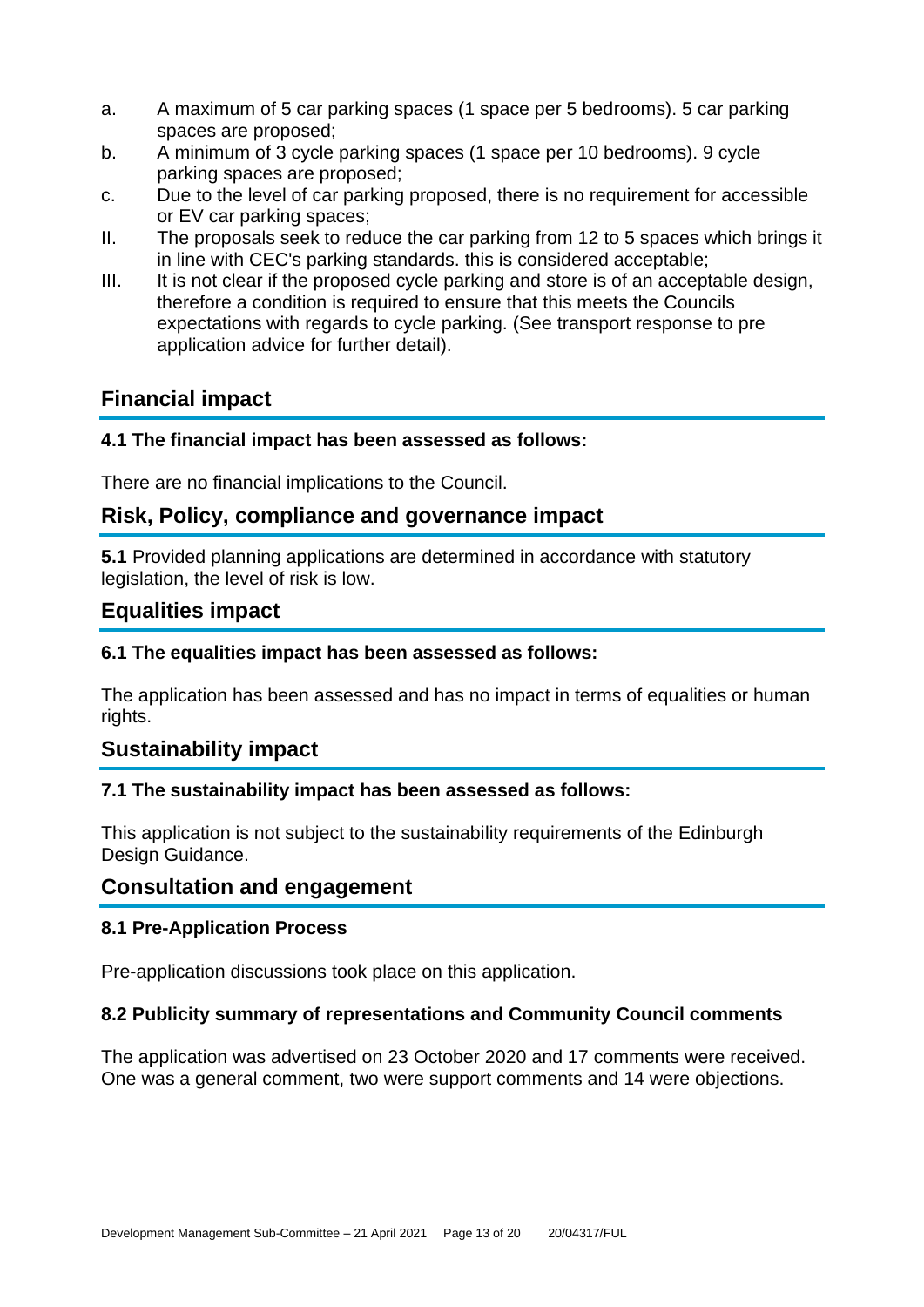# **Background reading/external references**

- To view details of the application go to
- [Planning and Building Standards online services](https://citydev-portal.edinburgh.gov.uk/idoxpa-web/search.do?action=simple&searchType=Application)
- [Planning guidelines](http://www.edinburgh.gov.uk/planningguidelines)
- [Conservation Area Character Appraisals](http://www.edinburgh.gov.uk/characterappraisals)
- [Edinburgh Local Development Plan](http://www.edinburgh.gov.uk/localdevelopmentplan)
- **[Scottish Planning Policy](http://www.scotland.gov.uk/Topics/Built-Environment/planning/Policy)**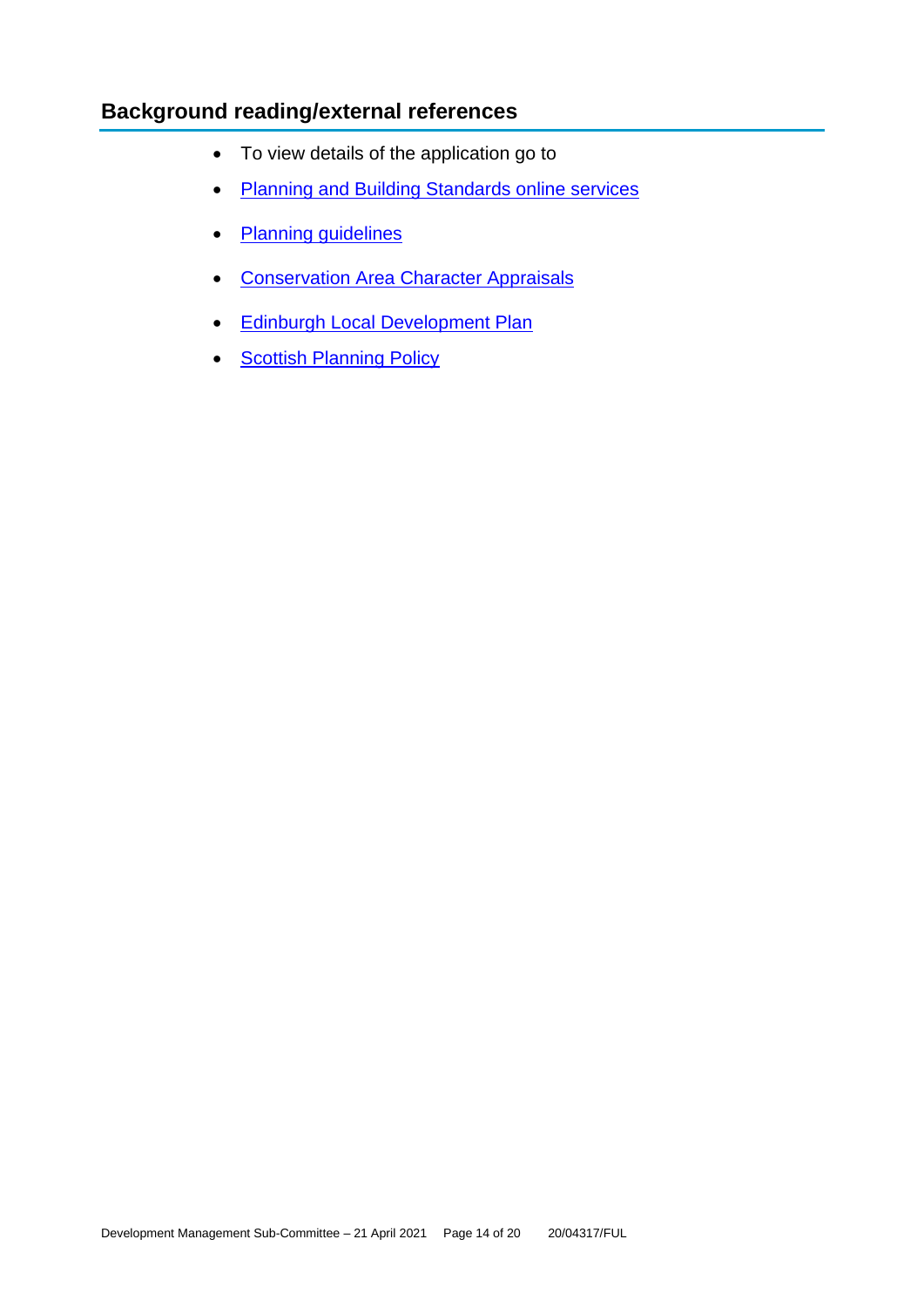| <b>Statutory Development</b><br><b>Plan Provision</b> | The application property is in Blacket Conservation<br>Area and the urban area in Edinburgh Local<br>Development Plan. |
|-------------------------------------------------------|------------------------------------------------------------------------------------------------------------------------|
| Date registered                                       | 20 October 2020                                                                                                        |
| <b>Drawing numbers/Scheme</b>                         | $01 - 04.$                                                                                                             |
|                                                       | Scheme 1                                                                                                               |

**David Givan Chief Planning Officer PLACE The City of Edinburgh Council**

Contact: Jackie McInnes, Planning officer E-mail:jackie.mcinnes@edinburgh.gov.uk

# **Links - Policies**

### **Relevant Policies:**

### **Relevant policies of the Local Development Plan.**

LDP Policy Des 1 (Design Quality and Context) sets general criteria for assessing design quality and requires an overall design concept to be demonstrated.

LDP Policy Des 4 (Development Design - Impact on Setting) sets criteria for assessing the impact of development design against its setting.

LDP Policy Des 5 (Development Design - Amenity) sets criteria for assessing amenity.

LDP Policy Env 3 (Listed Buildings - Setting) identifies the circumstances in which development within the curtilage or affecting the setting of a listed building will be permitted.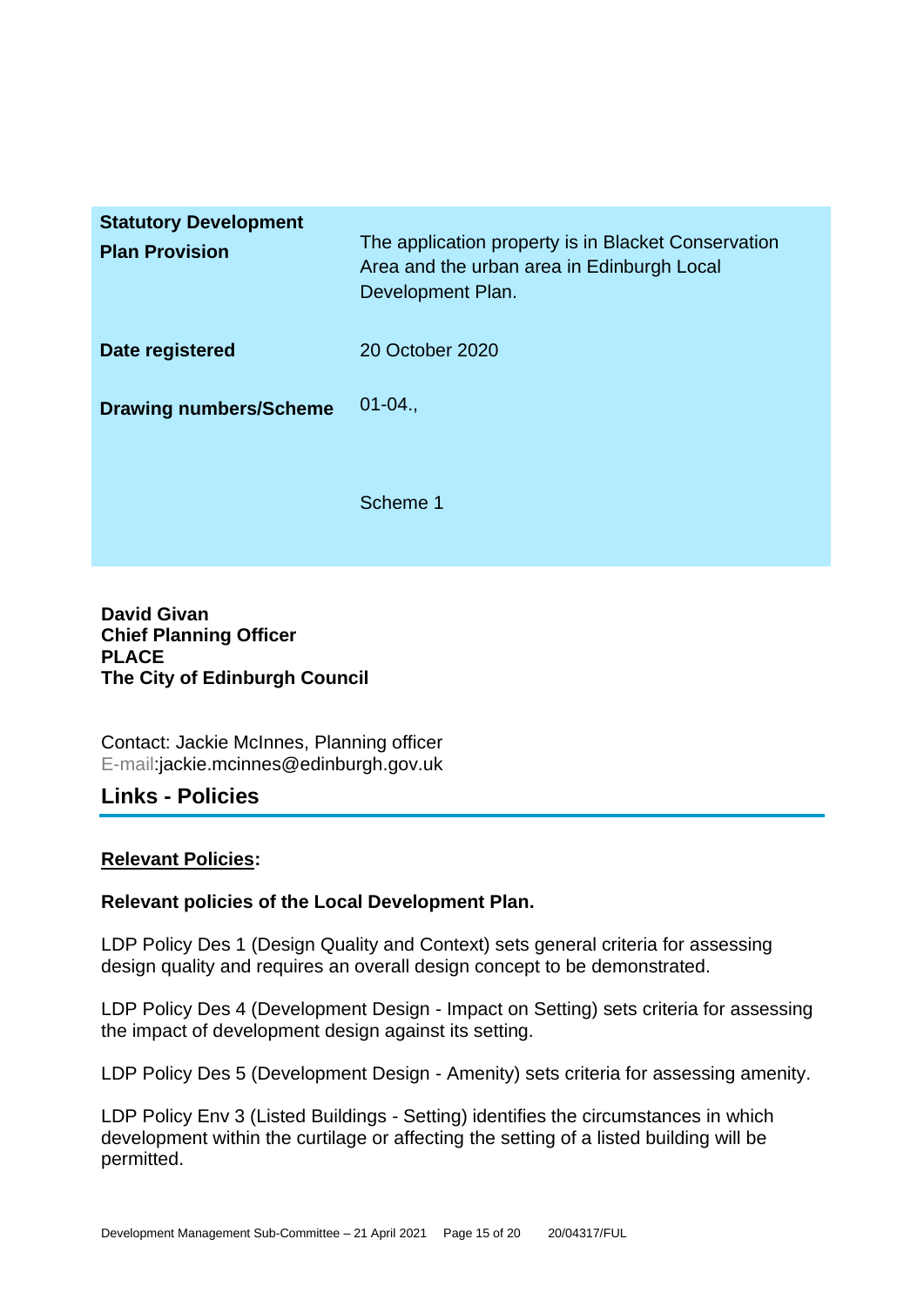LDP Policy Env 6 (Conservation Areas - Development) sets out criteria for assessing development in a conservation area.

LDP Policy Env 8 (Protection of Important Remains) establishes a presumption against development that would adversely affect the site or setting of a Scheduled Ancient Monument or archaeological remains of national importance.

LDP Policy Env 9 (Development of Sites of Archaeological Significance) sets out the circumstances in which development affecting sites of known or suspected archaeological significance will be permitted.

LDP Policy Env 12 (Trees) sets out tree protection requirements for new development.

LDP Policy Tra 2 (Private Car Parking) requires private car parking provision to comply with the parking levels set out in Council guidance, and sets criteria for assessing lower provision.

LDP Policy Tra 3 (Private Cycle Parking) requires cycle parking provision in accordance with standards set out in Council guidance.

LDP Policy Tra 4 (Design of Off-Street Car and Cycle Parking) sets criteria for assessing design of off-street car and cycle parking.

### **Relevant Non-Statutory Guidelines**

**Non-statutory guidelines** 'LISTED BUILDINGS AND CONSERVATION AREAS' provides guidance on repairing, altering or extending listed buildings and unlisted buildings in conservation areas.

**Non-Statutory guidelines** Edinburgh Design Guidance supports development of the highest design quality and that integrates well with the existing city. It sets out the Council's expectations for the design of new development, including buildings, parking, streets and landscape, in Edinburgh.

### **Other Relevant policy guidance**

The Blacket Conservation Area Character Appraisal emphasises the mix of substantial villas and terraces, the unified architectural form and materials, the sense of spaciousness derived from the generously proportioned gardens and large mature trees, and the predominance of residential uses.

The Historic Environment Policy for Scotland 2019 outlines Government policy on how we should care for the historic environment when taking planning decisions.

### **Relevant Government Guidance on Historic Environment.**

Managing Change in the Historic Environment: Setting sets out Government guidance on the principles that apply to developments affecting the setting of historic assets or places.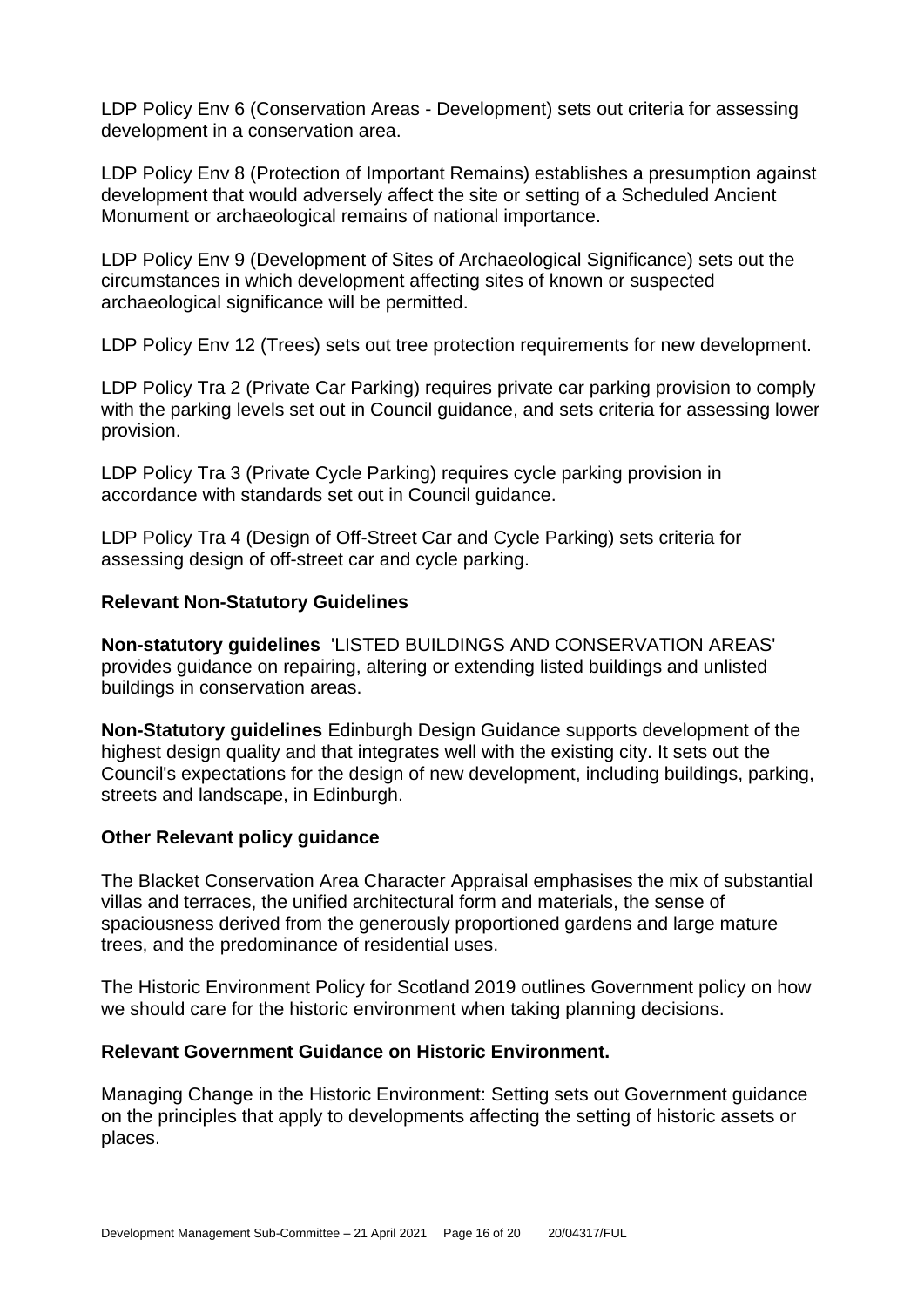Planning Advice Note 71 on Conservation Area Management recognises conservation areas need to adapt and develop in response to the modern-day needs and aspirations of living and working communities.

Managing Change in the Historic Environment: Boundaries sets out Government guidance on the principles that apply to altering boundary treatments of listed buildings.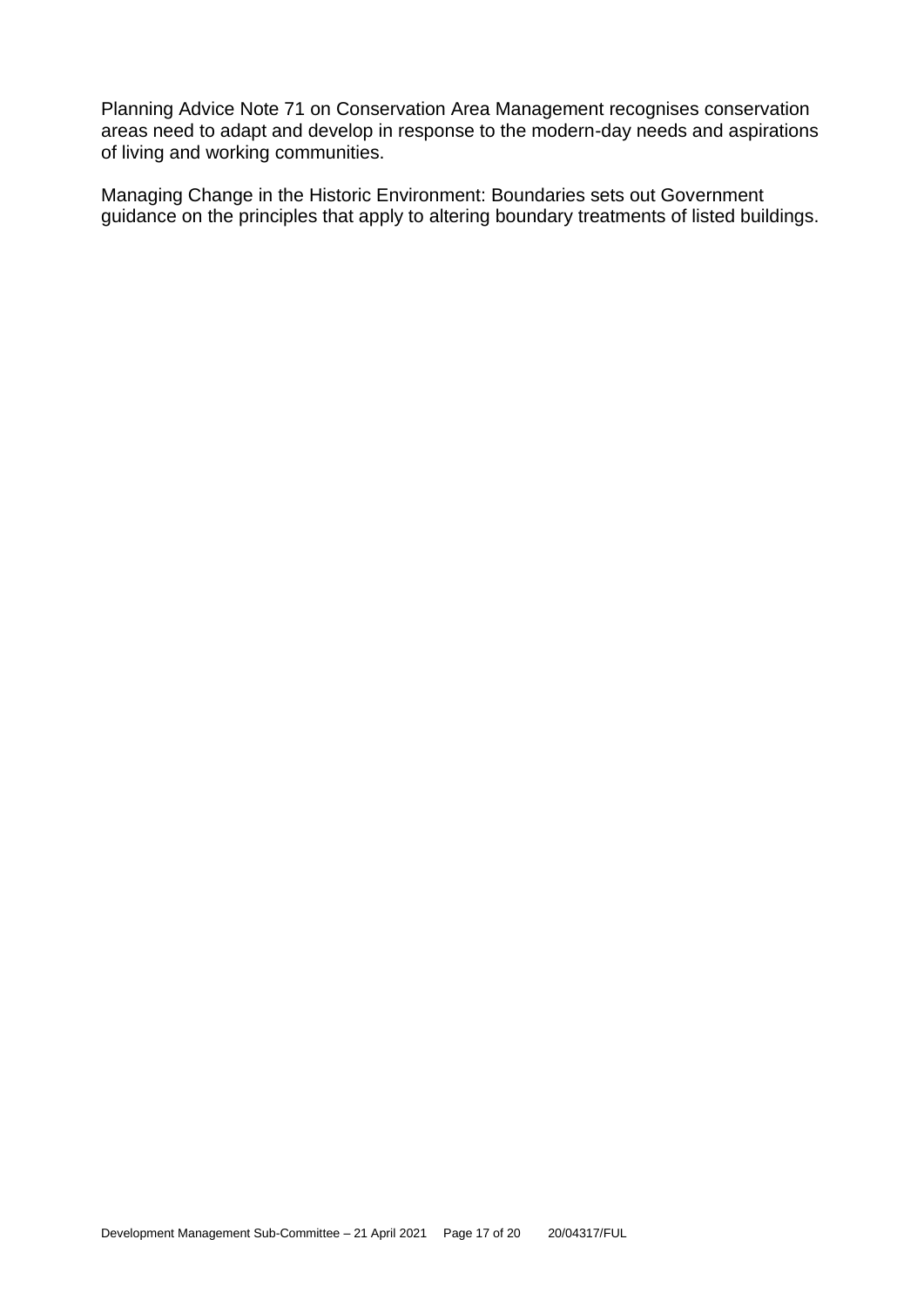# **Appendix 1**

# **Application for Planning Permission 20/04317/FUL at 14 - 15 Minto Street, Edinburgh, EH9 1RQ Formation of new hotel bedrooms in the rear grounds of 14 Minto Street.**

### **Consultations**

### **Archaeology**

*Further to your consultation request I would like to make the following comments and recommendations concerning these linked FUL & LBC applications for the formation of new hotel bedrooms in the rear grounds of 14 Minto Street.*

*The works occur within the rear gardens of two early/mid-19th century Villas. Construction work carried out in 2017 to the rear of the adjacent Minto Hotel (No16-18) uncovered two unrecorded domestic stone line wells.*

*Accordingly, this site has been identified as occurring within an area of archaeological potential. This application must be considered therefore under terms Scottish Government's Our Place in Time (OPIT), Scottish Planning Policy (SPP), Historic Environment Scotland's Policy Statement (HESPS) 2016 and Archaeology Strategy and CEC's Edinburgh Local Development Plan (2016) Policy ENV9. The aim should be to preserve archaeological remains in situ as a first option, but alternatively where this is not possible, archaeological excavation or an appropriate level of recording may be an acceptable alternative.*

*The proposals will require significant ground works associated with the construction, which given the evidence from the adjacent site may uncovered unrecorded domestic wells. Accordingly, it is recommended that a programme of archaeological work is undertaken during development to fully excavate, record and analysis any significant buried remains affected and if encountered preserve insitu any such wells that may be uncovered. It is recommended that the following condition be attached to permission/consent, if granted, to ensure that this programme of archaeological works is undertaken.* 

*'No development shall take place on the site until the applicant has secured the implementation of a programme of archaeological work (excavation, analysis & reporting)* in accordance with a written scheme of investigation which has been *submitted by the applicant and approved by the Planning Authority.'* 

*The work would be carried out by a professional archaeological organisation, either working to a brief prepared by CECAS or through a written scheme of investigation submitted to and agreed by CECAS for the site. Responsibility for the execution and resourcing of the programme of archaeological works and for the archiving and appropriate level of publication of the results lies with the applicant.*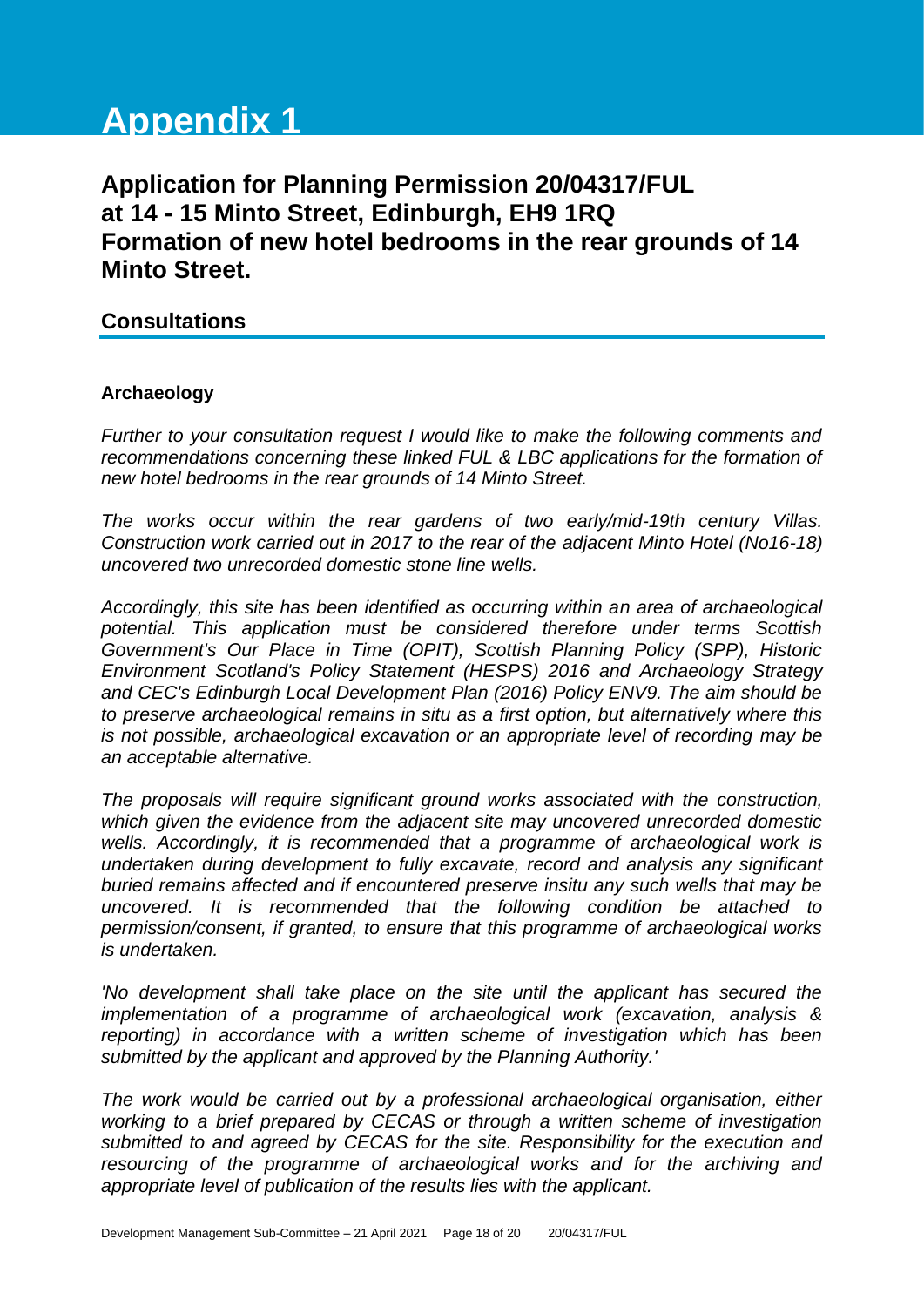*Please contact me if you require any further information.*

### **Roads Authority**

*No objections to the application subject to the following being included as conditions or informatives as appropriate:*

*1. Further details related to the design and layout of the cycle parking and storage to be provided and agreed with the Chief Planning Officer;* 

*2. In accordance with the Council's LTS Travplan3 policy, the applicant should consider developing a Travel Plan including provision of a Welcome Pack, a highquality map of the neighbourhood (showing cycling, walking and public transport routes to key local facilities), timetables for local public transport*

*3. Any off-street parking should comply with the following:*

*a. Any gate or doors must open inwards onto the property;*

*b. Any hard-standing outside should be porous;*

*4. Electric vehicle charging outlets should be considered for this development including dedicated parking spaces with charging facilities and ducting and infrastructure to allow electric vehicles to be readily accommodated in the future;*

### *Note:*

*I. The application has been assessed under the current parking standards (updated January 2020) these permit the following:*

*a. A maximum of 5 car parking spaces (1 space per 5 bedrooms). 5 car parking spaces are proposed;*

*b. A minimum of 3 cycle parking spaces (1 space per 10 bedrooms). 9 cycle parking spaces are proposed;*

*c. Due to the level of car parking proposed, there is no requirement for accessible or EV car parking spaces;*

*II. The proposals seek to reduce the car parking from 12 to 5 spaces which brings it in line with CEC's parking standards. this is considered acceptable;*

*III. It is not clear if the proposed cycle parking and store is of an acceptable design, therefore a condition is required to ensure that this meets the Councils expectations with regards to cycle parking. (See transport response to pre application advice for further detail).*

### **Economic Development**

*It is estimated that the proposed development would support approximately 2 full-time equivalent jobs and £0.08 million of gross value added per annum (2018 prices).*

*The following are comments from the City of Edinburgh Council's Economic Development service relating to planning application 20/04317/FUL for the extension of an existing bed and breakfast at 14 Minto Street, Edinburgh.*

### *Commentary on existing uses*

*The application relates to the rear grounds of 14 Minto Street, currently in use as a car park. This land is not expected to currently support any economic activity.*

*Commentary on proposed uses*